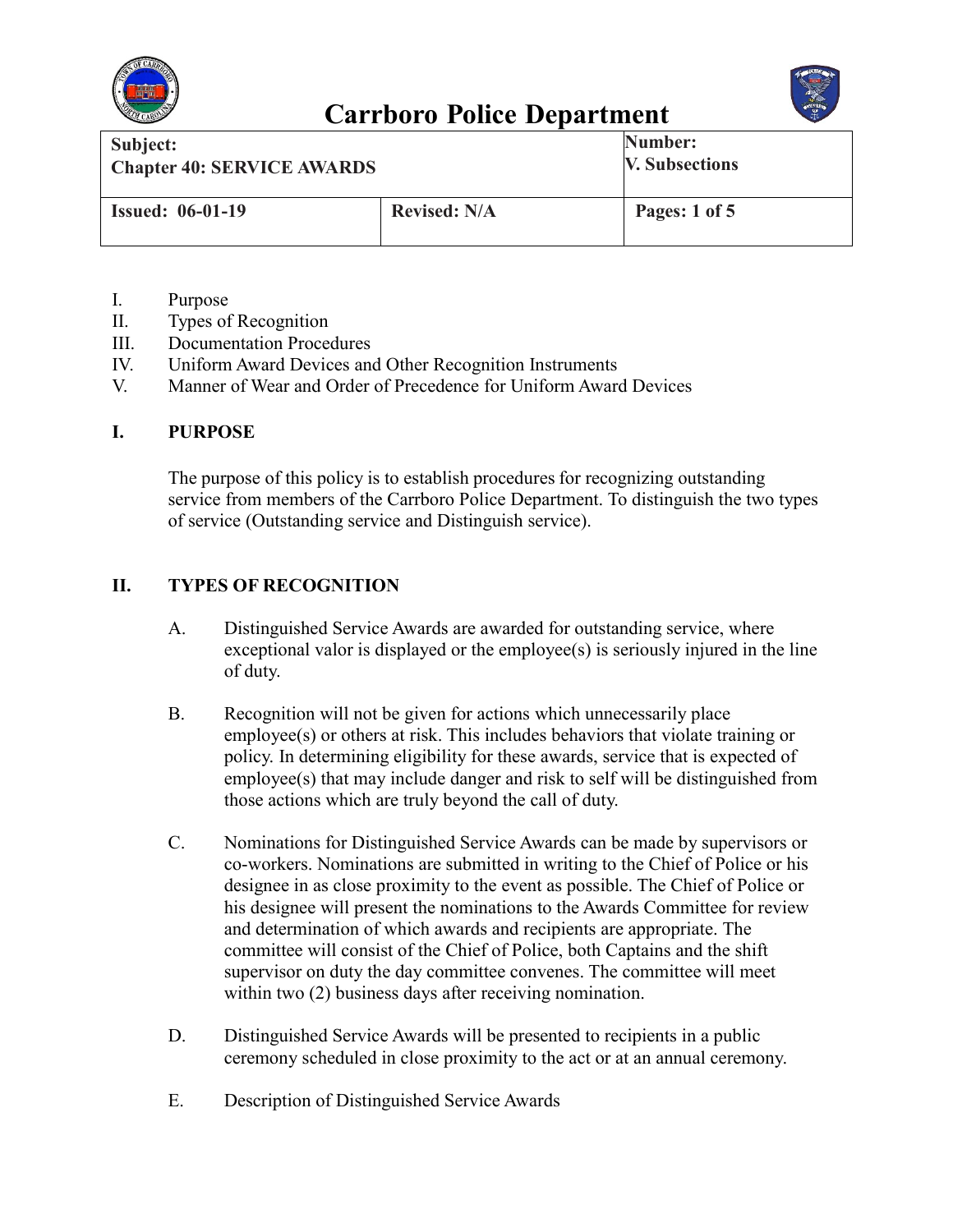



| Subject:                          |                     | Number:               |
|-----------------------------------|---------------------|-----------------------|
| <b>Chapter 40: SERVICE AWARDS</b> |                     | <b>V. Subsections</b> |
| <b>Issued: 06-01-19</b>           | <b>Revised: N/A</b> | Pages: 2 of 5         |

- 1. Medal of Honor: Awarded to an employee who, while serving in an official capacity, distinguishes themselves while defending others from armed and/or extremely dangerous suspect(s). The act must be such that without it, there would have been officer(s) killed in the line of duty and/or innocent loss of life. This award is presented with a plaque and commendation bar.
- 2. Law Enforcement Certificate Award: Awarded to those who have earned their Advanced/Intermediate Law Enforcement Certificate from the State of North Carolina Training and Standard Division. This award(s) is presented with a commendation bar and certificate.
- 3. Meritorious Conduct Award: Awarded to those who perform outstanding and exemplary service in the performance of difficult and or dangerous police operations. The performance must have been such as to merit recognition of key individuals for service rendered in a clearly exceptional manner. This award is presented with a commendation bar and certificate.
- 4. Specialty Units: Recognizes the specialized training received and extra time given by those employees who are members of specialize teams or who holds certification as a prior member of the specialize team.
- 5. Medal of Valor: Awarded to an employee who, while serving in an official capacity, distinguishes themselves by acts of bravery in the face of danger. The act must be of such a nature that the employee was fully aware of the imminent threat to their personal safety and their actions were not justifying of the Medal of Honor. This award is presented with a plaque and commendation bar.
- 6. Purple Heart: Awarded to an employee who is seriously injured in the line of duty. This award is presented with a plaque and commendation bar.
- 7. Life Saving Medal: Awarded to any employee who rescues or endeavors to rescue another person from any potentially fatal situation, or to any employee who renders emergency, life-saving first aid. This award is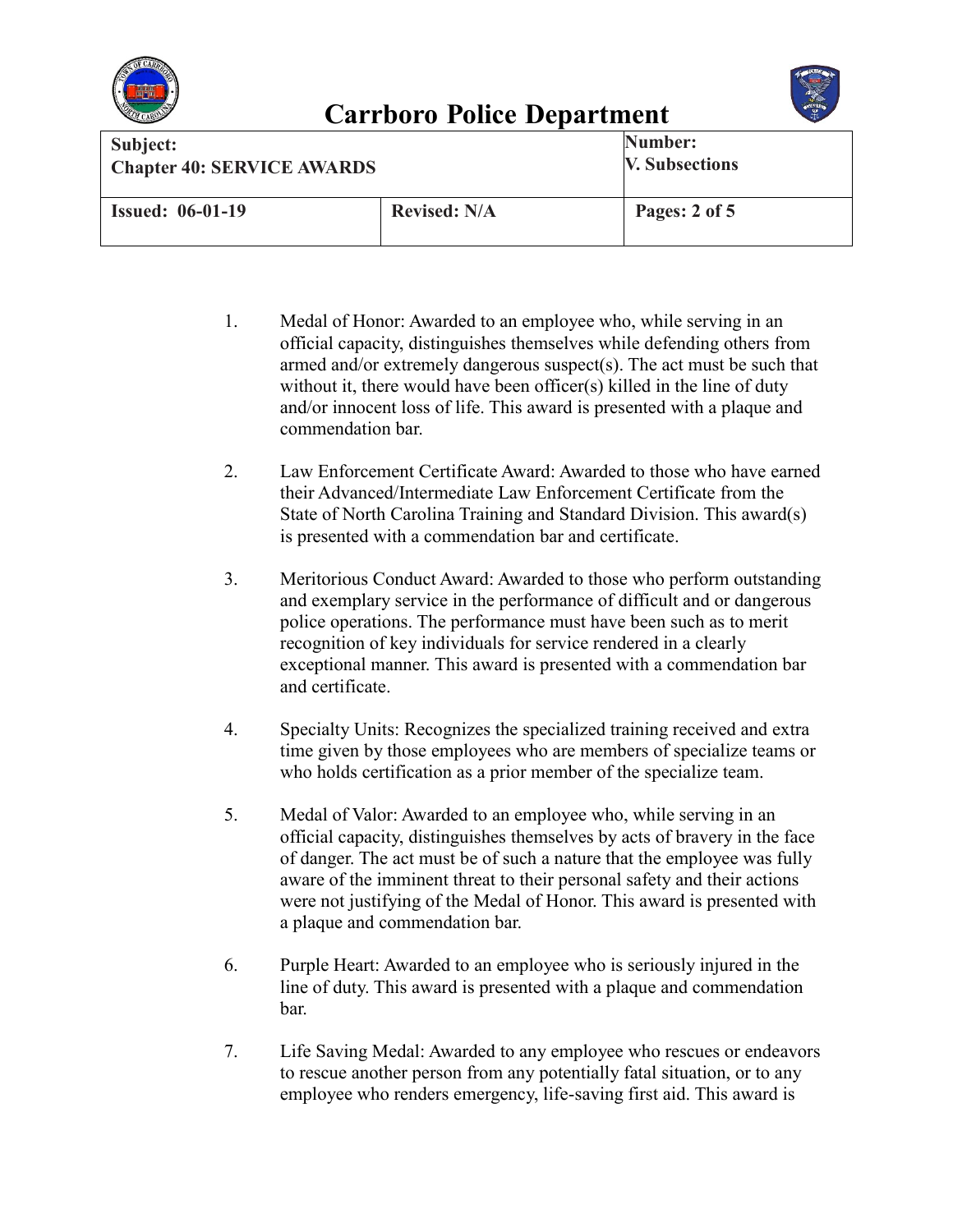



| Subject:                          |                     | Number:               |
|-----------------------------------|---------------------|-----------------------|
| <b>Chapter 40: SERVICE AWARDS</b> |                     | <b>V. Subsections</b> |
| <b>Issued: 06-01-19</b>           | <b>Revised: N/A</b> | Pages: 3 of 5         |

presented with a commendation bar.

- F. Outstanding Awards
	- 1. Outstanding Awards recognize employees for outstanding achievements and service contributions during the course of the preceding year.
	- 2. Description of Achievement Awards
		- a. Employee of the Year Award: Awarded to an employee recognized by other employees for overall accomplishment, service and dedication as well as relationships with co-workers and the public.
		- b. Specialized training. Those special training awards are: Field Training Officers, Instructors, K-9 Officers, Negotiators, Accident Reconstructionist, School Resource Officer, Chaplin, Management Development Program, FBI National Academy and CIU. It is the responsibility of the supervisors, to inform the Commander of the Patrol Division of those who are eligible for such recognition. These recognitions are presented with a commendation bar. A certificate may be issued either by the appropriate training academy or by the person in charge of the training.
		- c. Retiree Award: Awarded to anyone who has retired in the past calendar year.
		- d. Civilian Service Award: Awarded to any employee, volunteer, or citizen who has displayed exceptional volunteer commitment and effort in any capacity for the police department. This award is presented as a plaque.

### **III. DOCUMENTATION PROCEDURES**

The Patrol Division Commander or other designee appointed by the Chief of Police will also keep and issue all uniform award devices.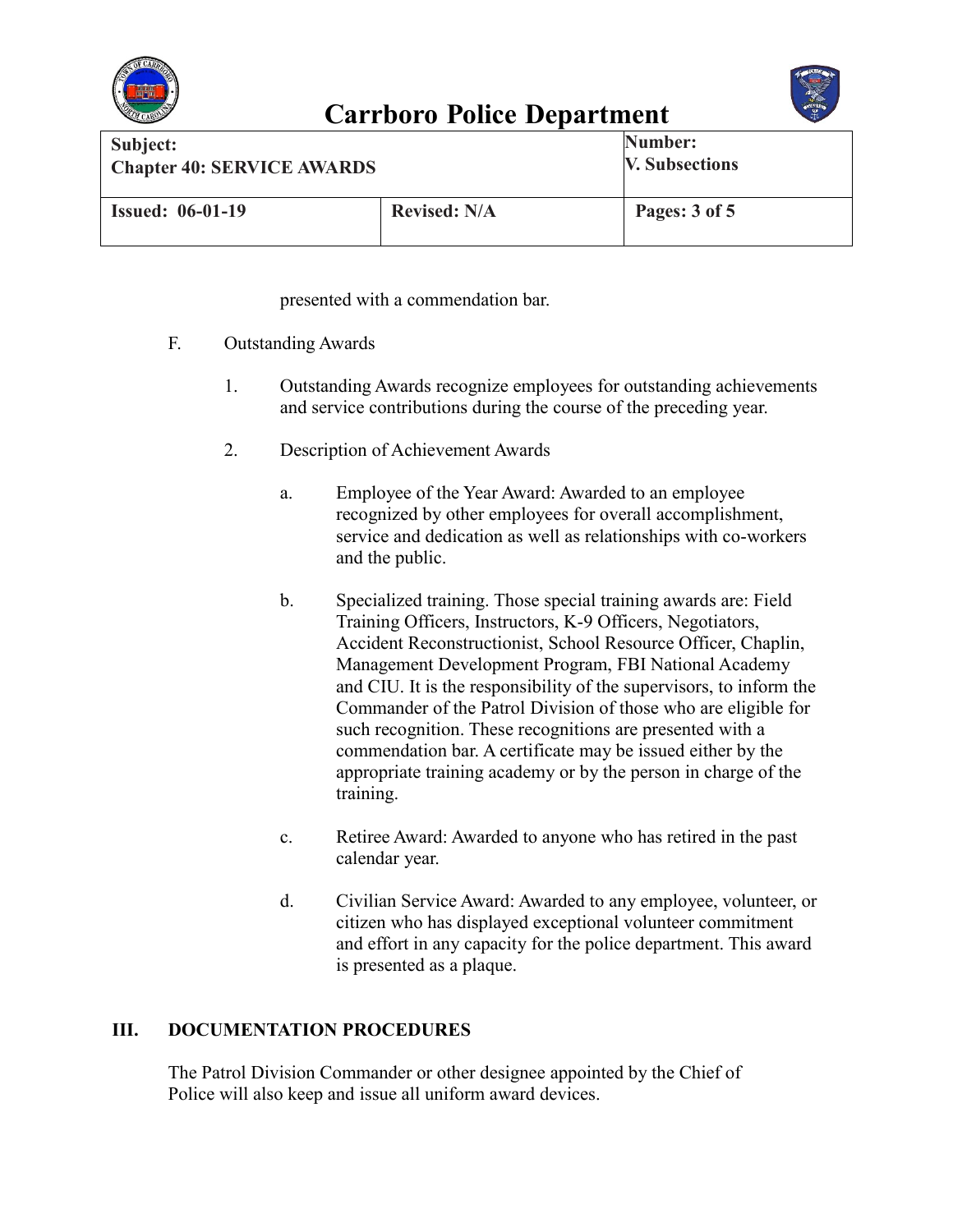



| Subject:                          |                     | Number:               |
|-----------------------------------|---------------------|-----------------------|
| <b>Chapter 40: SERVICE AWARDS</b> |                     | <b>V. Subsections</b> |
| <b>Issued: 06-01-19</b>           | <b>Revised: N/A</b> | Pages: 4 of 5         |

### .**IV. UNIFORM AWARD DEVICES AND OTHER RECOGNITION INSTRUMENTS**

Plaques, or certificates and uniform award devices will be awarded to recipients of Distinguished Service Awards and Outstanding Service Awards.

#### **V. MANNER OF WEAR AND ORDER OF PRECEDENCE FOR UNIFORM AWARDS**

All recipients of Distinguished Service Awards and Outstanding Service Awards are encouraged to proudly wear uniform awards on their appropriate uniform in recognition of their outstanding service.

- A. Award devices will only be worn on Dress, or Class "A" uniforms.
- B. Award devices will be worn in rows of three across, centered  $\frac{1}{4}$  inch above the officer's name tag.
- C. Incomplete rows of one or two award devices will be centered either by themselves or above complete rows of three as appropriate.
- D. The most senior award device awarded to a recipient will be worn on the topmost row to the left of any other awards on that row as viewed by a third person (closest to the wearer's right shoulder). The next most senior award device will be to the right of that, and so on.
- E. Order of Precedence

While Distinguished Service Awards and some Outstanding Service Awards are given seniority over others due to their inherent prestige, respect for the recipients and their actions, Specialty Unit Commendation Bars are arranged alphabetically and no exclusiveness or seniority of any one position or team over another is implied.

1. The order of precedence for Distinguished Service Awards and Outstanding Service Awards is as follows: Medal of Honor, Medal of Valor, Purple Heart, Life Saving Medal, and Officer of the Year, Advanced